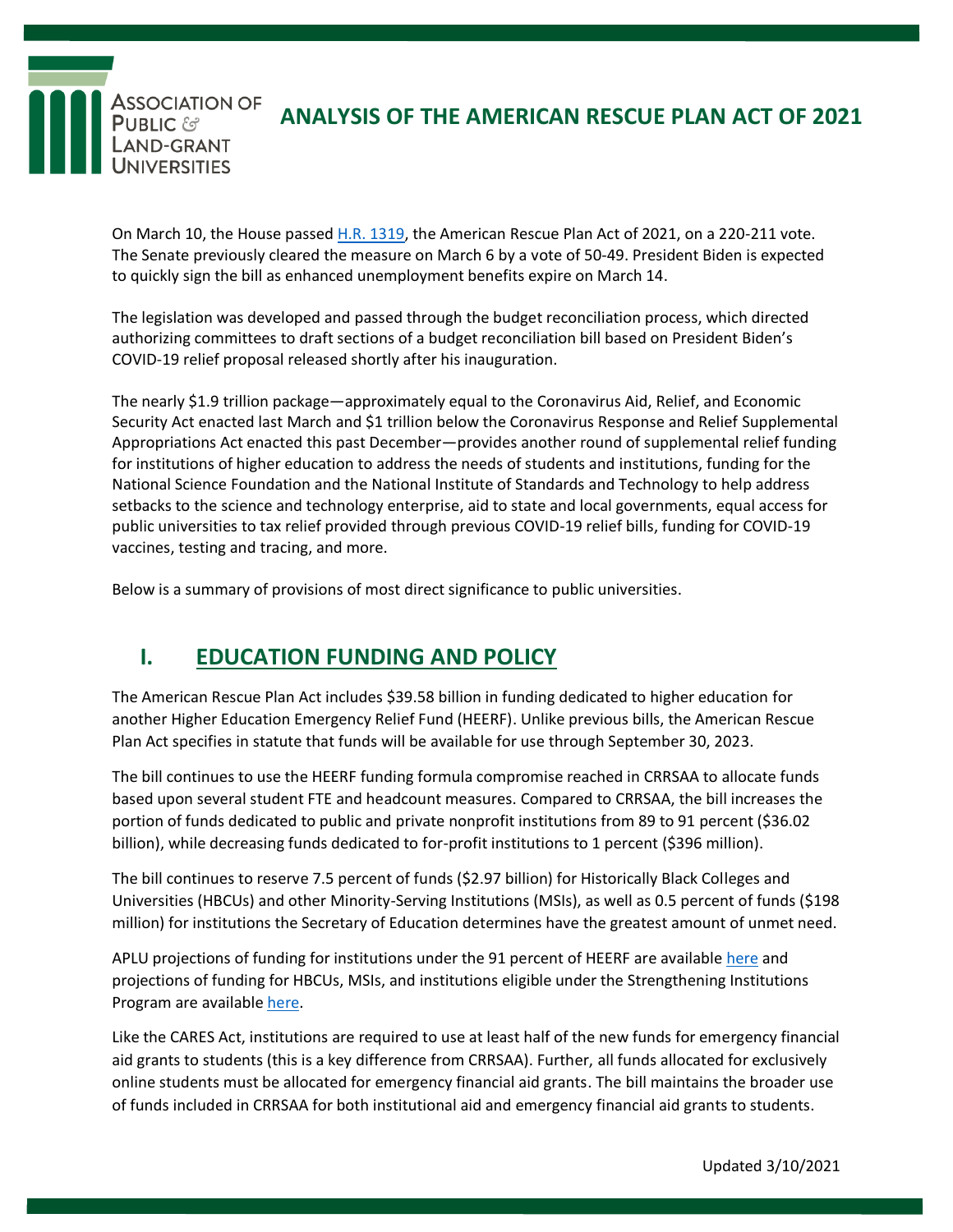Unfortunately, the bill no longer specifies that institutions would solely determine which students are eligible for emergency grants—the language was cut from the bill due to Byrd Rule concerns, leaving it open to the Department of Education to provide guidance on which students are eligible for funds.

Finally, the bill includes new requirements that IHEs receiving funds under this section implement evidence-based practices to monitor and suppress coronavirus in accordance with public health guidelines. Institutions would also agree to conduct direct outreach to financial aid applicants about the opportunity to receive a financial aid adjustment due to the recent unemployment of a family member or independent student, or other circumstances.

| <b>Title II: Education and Labor</b>                            |                                                                                                                                                                                                                                                                                                                                                                                                                                                                                                                                                                                                                                                                                                                                                                                                                                                                                                                                                                                                                                                                                                                                                                                                                                                                                                                                                                                                                                                                                             |
|-----------------------------------------------------------------|---------------------------------------------------------------------------------------------------------------------------------------------------------------------------------------------------------------------------------------------------------------------------------------------------------------------------------------------------------------------------------------------------------------------------------------------------------------------------------------------------------------------------------------------------------------------------------------------------------------------------------------------------------------------------------------------------------------------------------------------------------------------------------------------------------------------------------------------------------------------------------------------------------------------------------------------------------------------------------------------------------------------------------------------------------------------------------------------------------------------------------------------------------------------------------------------------------------------------------------------------------------------------------------------------------------------------------------------------------------------------------------------------------------------------------------------------------------------------------------------|
| <b>Subtitle A-Education Matters</b>                             |                                                                                                                                                                                                                                                                                                                                                                                                                                                                                                                                                                                                                                                                                                                                                                                                                                                                                                                                                                                                                                                                                                                                                                                                                                                                                                                                                                                                                                                                                             |
| Part 1-Department of Education                                  |                                                                                                                                                                                                                                                                                                                                                                                                                                                                                                                                                                                                                                                                                                                                                                                                                                                                                                                                                                                                                                                                                                                                                                                                                                                                                                                                                                                                                                                                                             |
| Sec. 2003. Higher Education<br>Emergency Relief Fund.<br>Pg. 44 | Under the bill, public and private nonprofit institutions receive<br>funds via a formula and process resembling CRRSAA; paragraph<br>(1) would increase the portion reserved for these institutions<br>from 89 to 91 percent of HEERF funding (\$36.02 billion).<br>Specifically, the funds will be distributed as follows:<br>37.5 percent based on FTE Pell recipients, not<br>exclusively enrolled in distance education courses prior<br>to the emergency;<br>37.5 percent based on headcount Pell recipients;<br>11.5 percent based on overall FTE students;<br>$\bullet$<br>11.5 percent based on overall headcount of students;<br>1 percent based on FTE Pell exclusively online<br>recipients (may only be used for student grants); and<br>1 percent based on headcount Pell exclusively online<br>recipients (may only be used for student grants).<br>Institutions must provide at least half of funding in emergency<br>financial aid grants to students, as was required under CARES.<br>Further, all funds allocated for exclusively online students must<br>be allocated for emergency financial aid grants.<br>In comparison to CRRSAA, paragraph (2) decreases the portion<br>reserved to for-profit institutions of higher education from 3 to<br>1 percent of funding (\$396 million), which may only be used for<br>student grants.<br>The bill reserves 7.5 percent of funding (\$2.97 billion) for<br>HBCUs, MSIs, and institutions qualifying for the Strengthening |
|                                                                 | Institutions Program.                                                                                                                                                                                                                                                                                                                                                                                                                                                                                                                                                                                                                                                                                                                                                                                                                                                                                                                                                                                                                                                                                                                                                                                                                                                                                                                                                                                                                                                                       |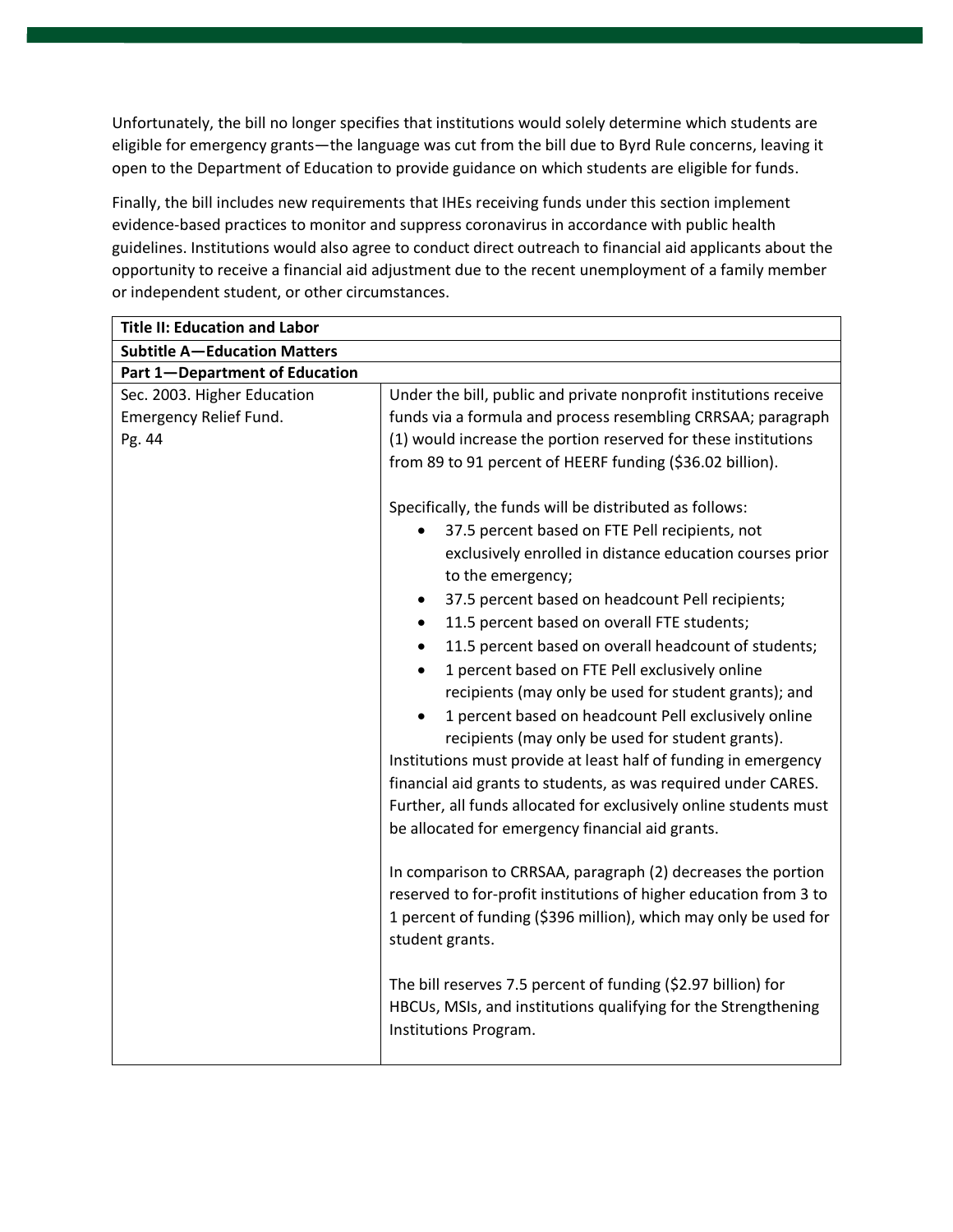|                                                                                                                   | The bill reserves 0.5 percent of funding (\$198 million) for IHEs<br>the Secretary determines to have "greatest unmet needs"<br>including "with large populations of graduate students and<br>institutions of higher education that did not otherwise receive<br>an allocation."                                                                                                                                                                                                                                                  |
|-------------------------------------------------------------------------------------------------------------------|-----------------------------------------------------------------------------------------------------------------------------------------------------------------------------------------------------------------------------------------------------------------------------------------------------------------------------------------------------------------------------------------------------------------------------------------------------------------------------------------------------------------------------------|
|                                                                                                                   | Paragraph (5) requires that IHEs receiving funds under this<br>section implement evidence-based practices to monitor and<br>suppress coronavirus in accordance with public health<br>guidelines. Institutions must also agree to conduct direct<br>outreach to financial aid applicants about the opportunity to<br>receive a financial aid adjustment due to the recent<br>unemployment of a family member or independent student, or<br>other circumstances.                                                                    |
| Sec. 2004. Maintenance of Effort<br>and Maintenance of Equity.<br>Pg. 47                                          | The bill requires each state receiving K-12 funds to maintain<br>spending in fiscal year 2022 and 2023 on higher education, at<br>least at the proportionate levels of the state's spending on<br>those categories relative to the state's overall spending,<br>averaged over fiscal years 2017, 2018, and 2019. The Secretary<br>of Education may waive maintenance of effort requirements<br>for the purpose of relieving fiscal burdens incurred by states in<br>preventing, preparing for, and responding to the coronavirus. |
| Sec. 2005. Outlying Areas.<br>Pg. 53                                                                              | The bill provides \$850 million for grants to the outlying areas.                                                                                                                                                                                                                                                                                                                                                                                                                                                                 |
| Sec. 2013. Modification of Revenue<br>Requirements for Proprietary<br>Institutions of Higher Education.<br>Pg. 57 | The bill modifies the requirement in Sec. 487 of the Higher<br>Education Act (HEA) to require proprietary institutions to<br>derive not less than ten percent of revenue from funds other<br>than federal education assistance funds, including from the GI<br>Bill.<br>The Senate amended the provision to delay implementation,<br>requiring the Department of Education to start negotiated                                                                                                                                    |
|                                                                                                                   | rulemaking after October 1, 2021 and specifying that the<br>change applies to institutional fiscal years beginning on or after<br>January 1, 2023.                                                                                                                                                                                                                                                                                                                                                                                |

# **II. RESEARCH FUNDING AND POLICY**

The American Rescue Plan Act contains funding for the Institute of Education Sciences to study learning loss, the National Endowment for the Humanities to support humanities organizations and programming, and the National Institutes of Standards and Technology for research or response related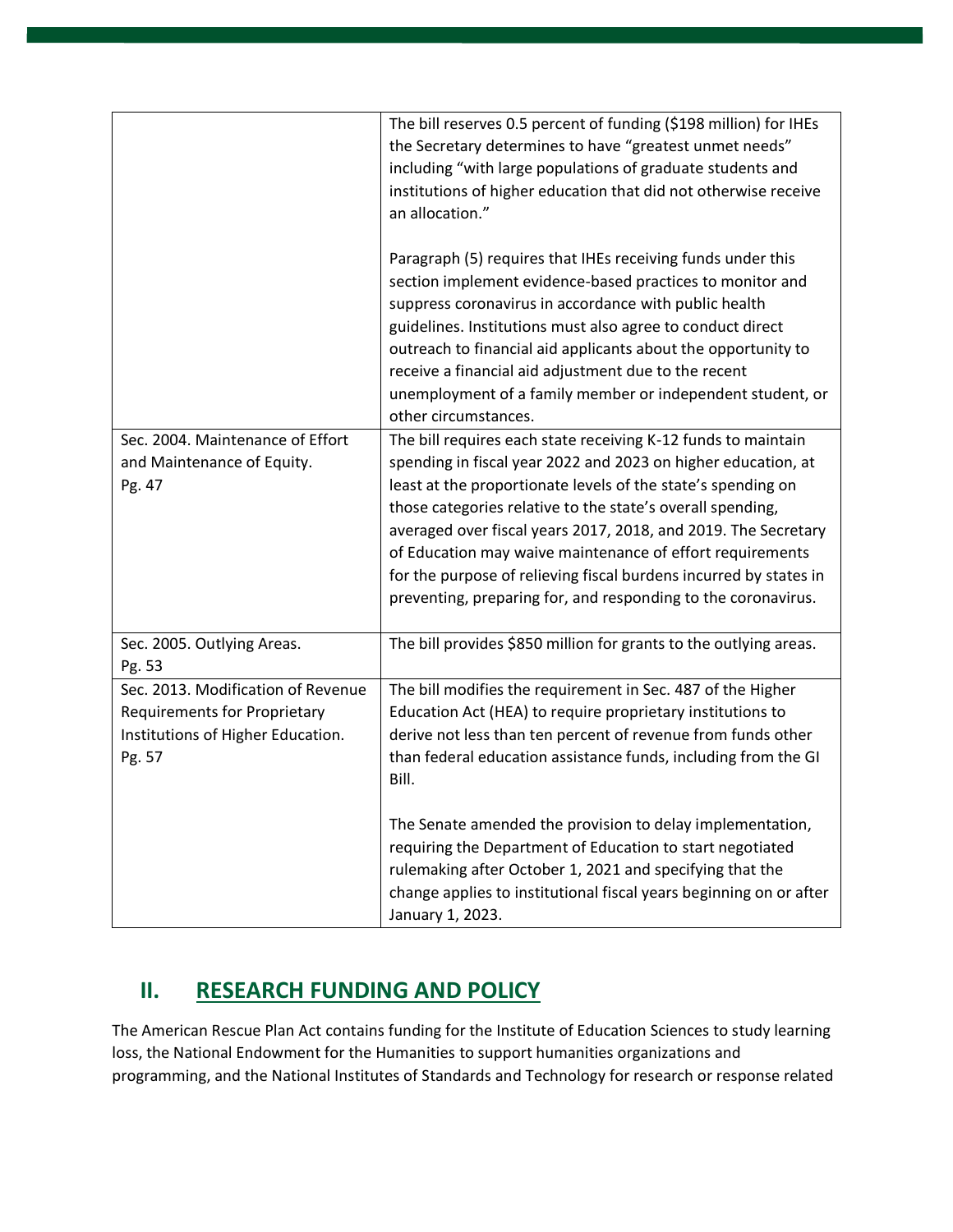to the pandemic. While the bill does not address the higher education research community's full research relief request of \$26 billion, the bill does include \$600 million for the National Science Foundation for purposes such as grant extensions, scholarships, fellowships, and related administrative expenses.

| Title VII: Committee on Commerce, Science and Transportation |                                                                               |
|--------------------------------------------------------------|-------------------------------------------------------------------------------|
| <b>Subtitle A-Education Matters</b>                          |                                                                               |
| Part 1-Department of Education                               |                                                                               |
| Sec. 2010. Institute of                                      | The bill provides \$100 million for the Institute of Education Sciences (IES) |
| <b>Education Sciences.</b>                                   | to study learning loss.                                                       |
| Pg. 56                                                       |                                                                               |
| <b>Part 2-Miscellaneous</b>                                  |                                                                               |
| Sec. 2022. National                                          | The bill provides \$135 million to the NEH. 40 percent of funding is          |
| Endowment for the                                            | directed to state and humanities councils that support humanities             |
| Humanities (NEH).                                            | organizations programming. 60 percent is allocated to grants and              |
| Pg. 60                                                       | relevant administrative expenses that support humanities organizations        |
|                                                              | and programming.                                                              |
| Title VII: Committee on Commerce, Science and Transportation |                                                                               |
|                                                              |                                                                               |
| Sec. 7501. National                                          | The bill provides \$150 million to fund awards for research, development,     |
| Institute of Standards and                                   | and testbeds to prevent, prepare for, and respond to coronavirus. None        |
| Technology (NIST).                                           | of the funds provided by this section shall be subject to cost share          |
| Pg. 273                                                      | requirements.                                                                 |
| Sec. 7502. National                                          | The bill provides \$600 million to fund or extend new and existing            |
| Science Foundation (NSF).                                    | research grants, cooperative agreements, scholarships, fellowships, and       |
| Pg. 273                                                      | apprenticeships, and related administrative expenses to prevent, prepare      |
|                                                              | for, and respond to coronavirus.                                              |

### **III. AGRICULTURE FUNDING AND POLICY**

The American Rescue Plan Act provides \$5 billion to the Secretary of Agriculture for emergency grants for rural health care as well as aid to socially disadvantaged farmers, ranchers, forest landowners, and groups. This section includes \$1 billion to provide outreach, mediation, financial training, capacity building training, cooperative development training and support, and other technical assistance to socially disadvantaged groups. Specifically, the provision includes support and supplement of research, education, and extension, as well as scholarships and programs that provide internships and pathways to federal employment, at 1890s, 1994, Alaska Native serving, Native Hawaiian serving, Hispanic serving, and 1862 insular area institutions.

| Title I: Committee on Agriculture, Nutrition, and Forestry |                                                              |
|------------------------------------------------------------|--------------------------------------------------------------|
| <b>Subtitle A-Agriculture</b>                              |                                                              |
| Sec. 1002. Emergency Grants for                            | This section provides \$500 million to the Secretary of      |
| Rural Health Care.                                         | Agriculture for emergency grants for rural health care for:  |
| Pg. 13                                                     | vaccine distribution; drugs and medical supplies to increase |
|                                                            | medical surge capacity; reimbursement for COVID19 related    |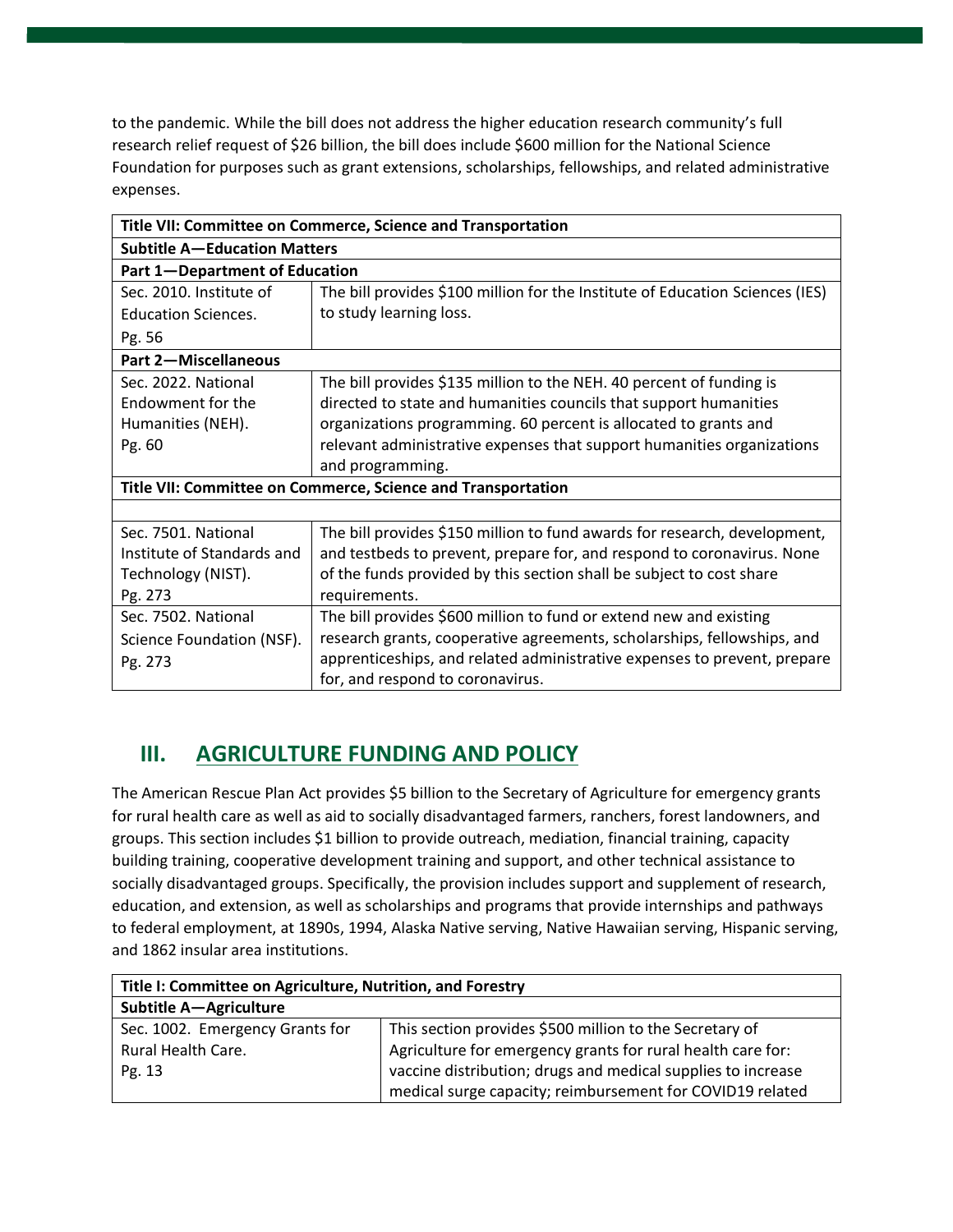|                                     | expenses; telehealth capabilities; temporary or permanent<br>structures to provide health care services; staffing needs to<br>vaccine administration or testing; and other efforts determined<br>to be critical to address the pandemic. Also, included in the bill<br>is section 1006, which aids socially disadvantaged farmers,<br>ranchers, forest landowners, and groups.                                                                                                                                                                 |
|-------------------------------------|------------------------------------------------------------------------------------------------------------------------------------------------------------------------------------------------------------------------------------------------------------------------------------------------------------------------------------------------------------------------------------------------------------------------------------------------------------------------------------------------------------------------------------------------|
| Sec. 1006. Assistance and support   | The bill provides the Secretary of Agriculture \$1.01 billion to                                                                                                                                                                                                                                                                                                                                                                                                                                                                               |
| for socially disadvantaged farmers, | provide outreach, mediation, financial training, capacity                                                                                                                                                                                                                                                                                                                                                                                                                                                                                      |
| ranchers, forest landowners, and    | building training, cooperative development training and                                                                                                                                                                                                                                                                                                                                                                                                                                                                                        |
| operator groups.                    | support, and other technical assistance to socially                                                                                                                                                                                                                                                                                                                                                                                                                                                                                            |
| Pg. 17                              | disadvantaged groups.                                                                                                                                                                                                                                                                                                                                                                                                                                                                                                                          |
|                                     | Subsection (a)(6) provides that at least 5 percent of funds are<br>to support and supplement research, education, and extension,<br>as well as scholarships and programs that provide internships<br>and pathways to federal employment. The following<br>institutions are to receive at least one percent of the \$1.01<br>billion for these purposes: 1890s colleges, 1994 institutions,<br>Alaska Native serving institutions and Native Hawaiian serving<br>institutions, Hispanic-serving institutions, and insular area<br>institutions. |

# **IV. TAX AND BUSINESS POLICY**

The American Rescue Plan Act includes several tax provisions of interest to institutions of higher education, as well as changes to the third round of stimulus payments that will now provide additional relief for families with college-aged students who are dependents.

The bill includes one of APLU's top tax priorities, ensuring public institutions of higher education have equal access to tax relief provided through previous COVID-19 relief bills. The bill essentially creates a new paid leave tax credit with new eligibility rules that do not exclude public sector employees from claiming the credit. Unfortunately, due to limitations with the budget reconciliation process, access to the tax credit was not made retroactive. Importantly, while the tax credits have been extended, the paid leave mandate in the FFCRA has not been extended in the bill. Institutions that choose to continue offering paid leave to their employees would be able to claim the credit from March 31, 2021 through September 30, 2021.

The Senate also added a provision to the bill that ensures any student loan debt discharged between December 31, 2020 and January 1, 2026 would not be subject to taxation. Qualifying student loans would include all federal student loans, and certain private education and institutional loans. This move sets up potential efforts to forgive student loan debt either through additional legislation or executive action.

Finally, the third round of stimulus payments for \$1,400 provides an additional \$1,400 per dependent, including non-child dependents. While previous bills limited stimulus payments to children aged 17 and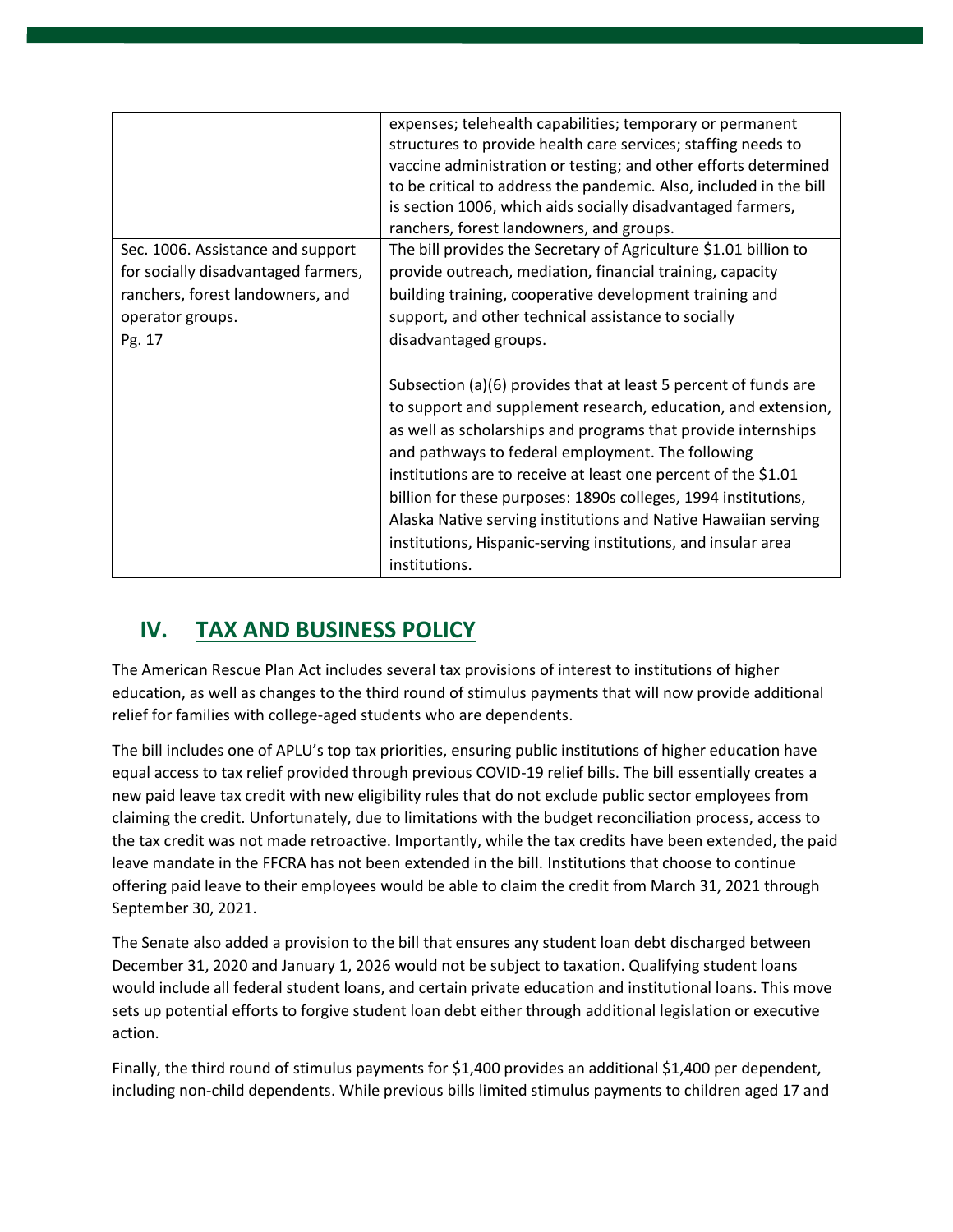under, families with college-aged children would now be able to receive support for these dependents as well. Also of note, the Senate lowered the income eligibility thresholds for stimulus payments by \$20,000 for both individuals and joint filers, phasing out relief for individuals at \$80,000 and for joint filers at \$160,000.

| <b>Title IX: Committee on Finance</b>           |                                                                      |
|-------------------------------------------------|----------------------------------------------------------------------|
| <b>Subtitle G-Promoting Economic Security</b>   |                                                                      |
| Part 1 - 2021 Recovery Rebates to Individuals   |                                                                      |
| Sec. 9601. 2021 Recovery Rebates                | The bill provides a credit of \$1,400 for a single taxpayer (\$2,800 |
| to Individuals.                                 | for joint filers), in addition to \$1,400 per dependent. In the case |
| Pg. 342                                         | of this bill, a dependent includes both children and non-child       |
|                                                 | dependents. A taxpayer is eligible for a credit with respect to      |
|                                                 | any individual in the household for whom a Social Security           |
|                                                 | number is associated with such individual on the tax return.         |
| Part 5 - Credits for Paid Sick and Family Leave |                                                                      |
| Sec. 9641. Payroll Credits.                     | The bill extends the expiration of the credits to September 30,      |
| Pg. 403                                         | 2021. The bill increases the amount of wages for which an            |
|                                                 | employer may claim the paid family credit in a year from             |
|                                                 | \$10,000 to \$12,000 per employee.                                   |
|                                                 |                                                                      |
|                                                 | The bill would allow state and local governments and                 |
|                                                 | instrumentalities, including public universities, to claim the tax   |
|                                                 | credit. (There are no limitations placed on number of                |
|                                                 | employees.)                                                          |
| Part 6 - Employee Retention Credit              |                                                                      |
| Sec. 9651. Extension of Employee                | The bill extends the employee retention tax credit, as added by      |
| Retention Credit.                               | the CARES Act and expanded and extended in P.L. 116-260,             |
| Pg. 446                                         | through December 31, 2021. After June 30th, the credit will be       |
|                                                 | structured as a refundable payroll tax credit against the            |
|                                                 | hospital insurance tax. (Changes made in CRRSAA now allow            |
|                                                 | public universities to claim the employee retention tax credit.)     |
|                                                 |                                                                      |
| <b>Part 8 - Miscellaneous Provisions</b>        |                                                                      |
| Sec. 9675. Modification of                      | The bill excludes from gross income qualifying student loans for     |
| <b>Treatment of Student Loan</b>                | postsecondary education discharged, for almost any reason,           |
| Forgiveness.                                    | between December 31, 2020, and January 1, 2026. Qualifying           |
| Pg. 469                                         | student loans would include all federal student loans, and           |
|                                                 | certain private education and institutional loans. These             |
|                                                 | amounts of discharged student loan debt would not be subject         |
|                                                 | to taxation.                                                         |

*For a more in-depth look at the tax provisions included in the bill, see the following [Congressional](https://crsreports.congress.gov/product/pdf/R/R46680)  [Research Service report](https://crsreports.congress.gov/product/pdf/R/R46680) published March 8, 2021.*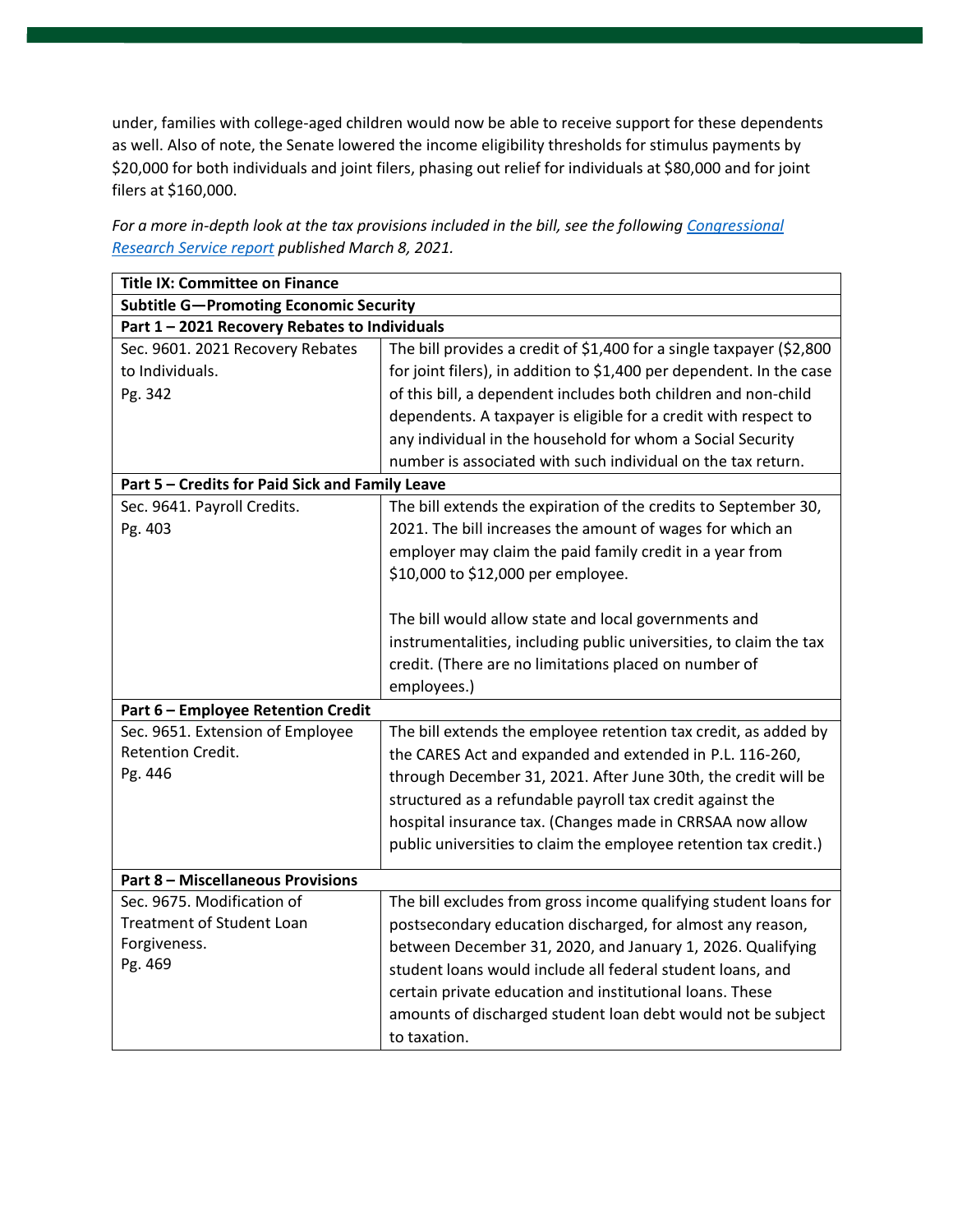# **V. STATE AND LOCAL GOVERNMENT FUNDING AND POLICY**

The American Rescue Plan Act includes \$350 billion dedicated to state and local government emergency relief. The bill creates new State and Local Coronavirus Relief Funds, with \$219.8 billion (60 percent) reserved for states and \$130.2 billion (40 percent) reserved for local governments. Funding for state and local governments is available to spend through December 31, 2024.

State and local funds have broad eligible uses, including: 1) COVID-19 response or negative economic impacts, including assistance to households, small businesses, and nonprofits, or aid to impacted industries such as tourism, travel, and hospitality; 2) to respond to workers performing essential work during the COVID–19 public health emergency by providing premium pay to eligible workers or by providing grants to eligible employers; 3) the provision of government services to the extent of the reduction in revenue; and 4) investments in water, sewer or broadband infrastructure. The bill specifies that funds cannot be spent on pensions, nor can they be used to directly or indirectly offset a reduction in the net tax revenue of such State or territory resulting from a change in law, regulation, or administrative interpretation during the covered period.

Finally, the Senate added a provision to establish a new Coronavirus Capital Projects Fund. The fund would distribute \$10 billion to states to carry out critical capital projects to enable "work, education, and health monitoring" in response to COVID-19. There is no statutory deadline for states to spend down funds.

| <b>Title IX: Committee on Finance</b>                        |                                                                     |
|--------------------------------------------------------------|---------------------------------------------------------------------|
| Subtitle M-Coronavirus State and Local Fiscal Recovery Funds |                                                                     |
| Sec. 9901. Coronavirus State and                             | The bill establishes a new fiscal recovery fund for state and       |
| Local Fiscal Recovery Funds.                                 | local governments, which includes the following subsections:        |
| Pg. 569                                                      |                                                                     |
|                                                              |                                                                     |
| Sec. 602. Coronavirus State Fiscal                           | The bill reserves 60 percent of overall funds (\$219.8 billion) for |
| Recovery Fund.                                               | the Coronavirus State Fiscal Recovery Fund, which includes          |
| Pg. 569                                                      | support for states, Washington D.C., Tribes, and Territories.       |
|                                                              |                                                                     |
|                                                              | Of these funds, 195.3 billion for states and Washington D.C.        |
|                                                              | Every state would receive a minimum of \$500 million, up to a       |
|                                                              | total \$25.5 billion. Washington D.C. would receive \$755 million.  |
|                                                              | The bill would further reserve \$4.5 billion for territories and    |
|                                                              | \$20 billion for tribal governments.                                |
|                                                              |                                                                     |
|                                                              | State funds are allocated based on unemployment data.               |
| Sec. 603. Coronavirus Local Fiscal                           | The bill reserves 40 percent of overall funds (\$130.2 billion) for |
| Recovery Fund.                                               | the Coronavirus Local Fiscal Recovery Fund, with funding            |
| Pg. 583                                                      | divided evenly between cities and counties. The funds are           |